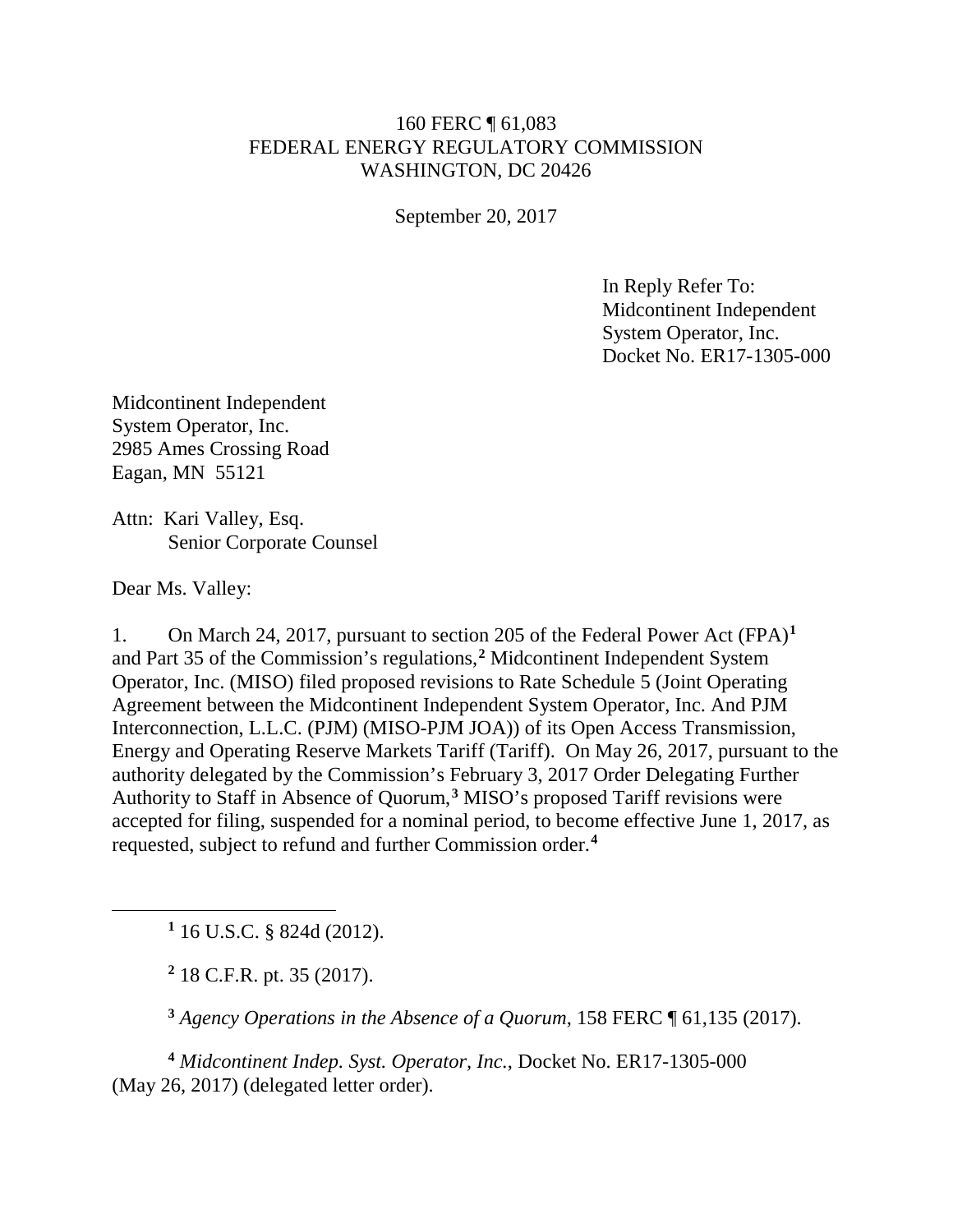$\overline{a}$ 

2. As discussed below, in this further order, we accept MISO's proposed Tariff revisions, effective June 1, 2017.

3. MISO states that it filed the proposed revisions to modify its existing processes with its seams and coordinating partners to include flows resulting from bi-directional External Asynchronous Resources**[5](#page-1-0)** in the MISO market flow calculation under the Congestion Management Process, as well as specify other information sharing obligations, and to align the Day-Ahead Energy Market Coordination and the Auction Revenue Rights Allocation/Financial Transmission Rights Coordination (ARR/FTR) with Market-to-Market (M2M) settlement practice. According to MISO, the proposed revisions to the baseline Congestion Management Process align the treatment of export External Asynchronous Resources with the treatment of import External Asynchronous Resources in MISO market flow. MISO states that the proposed revisions to the MISO-PJM JOA are to add an additional notification requirement when either MISO or PJM permanently adds or removes a point of interconnection, and to clarify the process for the settlement of interregional transactions via proxy buses. MISO explains that the proposed revisions related to Day-Ahead and ARR/FTR market administration are to increase alignment between forward market congestion management planning and real-time M2M settlement practices.

4. MISO explains that currently, only large-scale hydro generation owned by Manitoba Hydro meets the definition of External Asynchronous Resource in the MISO footprint. MISO states that until 2015, this resource was a dispatchable import into the MISO footprint and included in MISO market flows. However, MISO states that in March 2015, bi-directional External Asynchronous Resources (both import and export) service was added for the MISO Balancing Authority, allowing exports to be dispatched to Manitoba Hydro. MISO states that changes to the Congestion Management Process to address the bi-directional External Asynchronous Resources have been ongoing since that time.

5. Notice of the filing was published in the *Federal Register*, 82 Fed. Reg. 16,180 (2017), with interventions and protests due on or before April 14, 2017. Timely motions to intervene were filed by: NRG Power Marketing LLC and GenOn Energy Management, LLC; Entergy Services, Inc.; Wisconsin Electric Power Company and Wisconsin Public Service Corporation; American Municipal Power, Inc.; Exelon Corporation; PJM Interconnection, L.L.C.; and Tatanka Wind Power, LLC.

<span id="page-1-0"></span>**<sup>5</sup>** External Asynchronous Resource is specific to the MISO Tariff. MISO, FERC Electric Tariff, Module A, § 1.E "External Asynchronous Resource" (55.0.0).